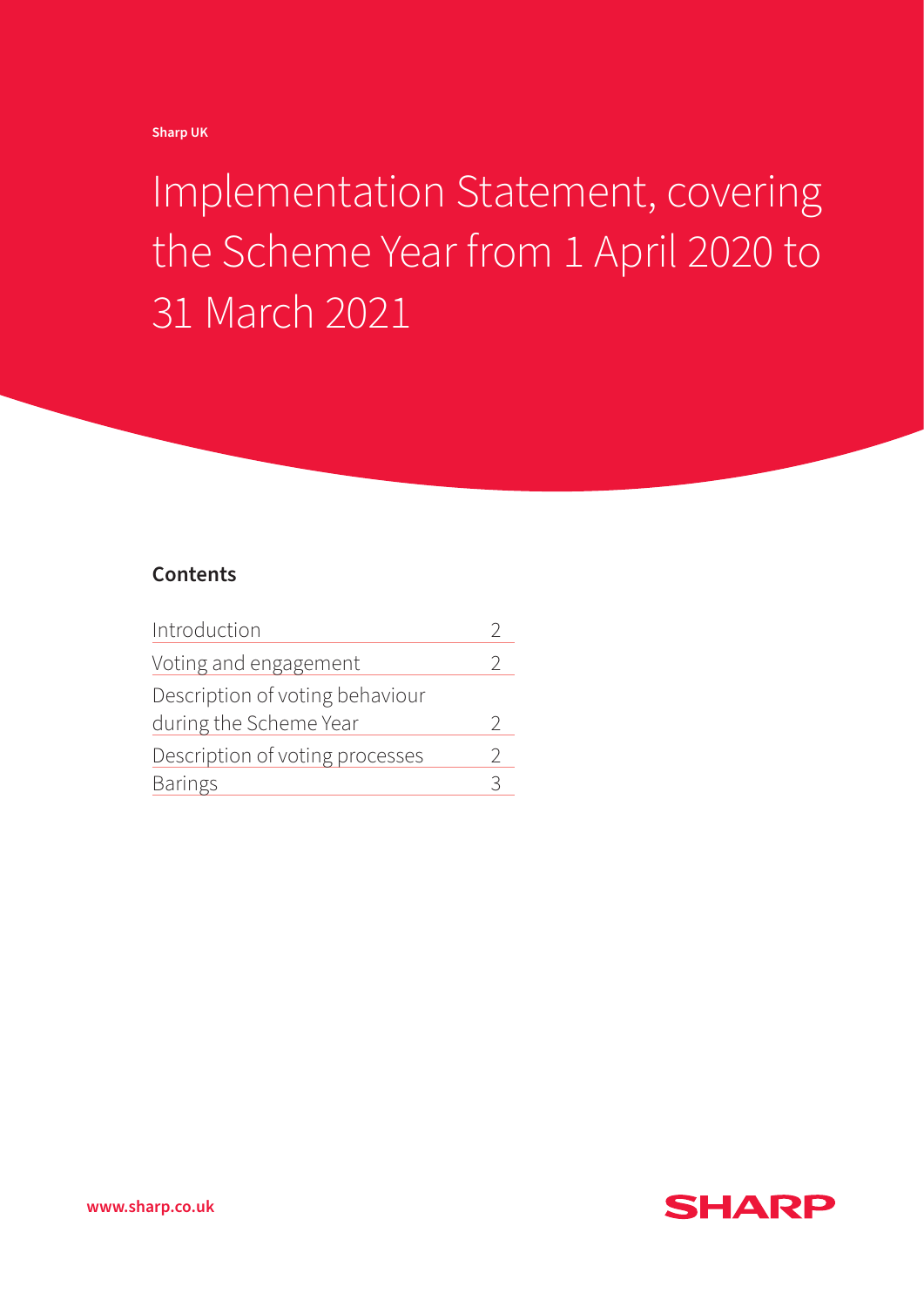The Trustees of the Sharp Electronics (UK) Pension Scheme (the"Scheme") are required to produce a yearly statement to set out how, and the extent to which, the Trustees have followed the voting and engagement policies in their Statement of Investment Principles ("SIP) during the Scheme Year. This is provided in Section 1 below. The Statement is also required to include a description of the voting behaviour during the Scheme Year by, and on behalf of, trustees (including the most significant votes cast by trustees or on their behalf) and state any use of the services of a proxy voter during that year. This is provided in Section 3 below. It should be noted that this Statement does not cover the Scheme's Additional Voluntary Contribution ("AVC") arrangements.

## **1. Introduction**

The Scheme's SIP updated over the year, in August 2020, to reflect updates to the scheme.s investment strategy and the latest SIP regulations. However, there were no changes made to the voting and engagement policies in the SIP during the year. The last time these policies were formally reviewed was in September 2019, to reflect the Trustee's policies in these areas. As part of the SIP update in August 2020, the employer was consulted and confirmed it was comfortable with the changes.

The Trustees have, in their opinion, Scheme Year, by continuing to delegate to their investment managers the exercise of rights and engagement activities in relation to investments, as well as seeking to appoint managers that have strong stewardship policies and processes. The Trustees reviewed the existing managers and funds over the period, as described in Section 2 (Voting and engagement) below.

## **2. Voting and engagement**

As part of its advice on the selection and ongoing review of the investment managers, the Scheme's investment adviser, LCP, incorporates its assessment of the nature and effectiveness of managers' appoaches to voting and engagement. At the meeting on 24 June 2020, the trustees reviewed LCP's responsible investment (RI) scores for the scheme's existing managers and funds, along with LCP's qualitative RI assessments for each fund and red flags for any managers of concern. These scores cover the approach to ESG factors, voting and engagement. The fund scores and assessments are based on LCP's ongoing manager research programme and it is these that directly affect LCP' manager and fund recommendations. The manager scores and red flags are based on LCP's Responsible Investment Survey 2020.

The Trustees were satisfied with the results of the review and no further action was taken.

### **3. Description of voting behaviour during the Scheme Year**

All of the Trustees holdings in listed equities are within pooled funds and the Trustees have delegated to their investment managers the exercise of voting rights. Therefore, the Trustees are not able to direct how votes are exercised and the Trustees themselves have not used proxy voting services over the Scheme Year.

In this section we have sought to include voting data in line with the Pensions and Lifetime Savings Association (PLSA) guidance, on the Scheme's funds that hold equities as follows:

- LGIM UK Equity Index Fund
- LGIM Europe (ex UK) Equity Index Fund GBP Currency Hedged
- LGIM North America Equity Index Fund GBP Currency Hedged
- LGIM Japan Equity Index Fund GBP Currency Hedged
- LGIM Asia Pacific (ex Japan) Developed Equity Index Fund GBP Currency Hedged
- LGIM World Emerging Markets Equity Index Fund GBP Currency Hedged
- Barings Dynamic Asset Allocation Fund\*

\*The Scheme's holdings in the BArings Dynamic Asset Allocation Fund were fully redeemed on 9 March 2021

## **Description of the voting processes**

#### LGIM

LGIM's voting and engagement activities are driven by ESG Professionals and its assessment of the requirements in these areas seeks to achieve the best outcome for all its clients. LGIM's voting policies are reviewed annually and take into account feedback from its clients.

Every year, LGIM holds a stakeholder roundtable event where clients and other stakeholders (civil society, academia, the private sector and fellow investors) are invited to express their views directly to the members of the Investment Stewardship team. The views expressed by attendees during this event form a key consideration as LGIM continue to develop its voting and engagement policies and define strategic priorities in the years ahead. LGIM also take into account client feedback received at

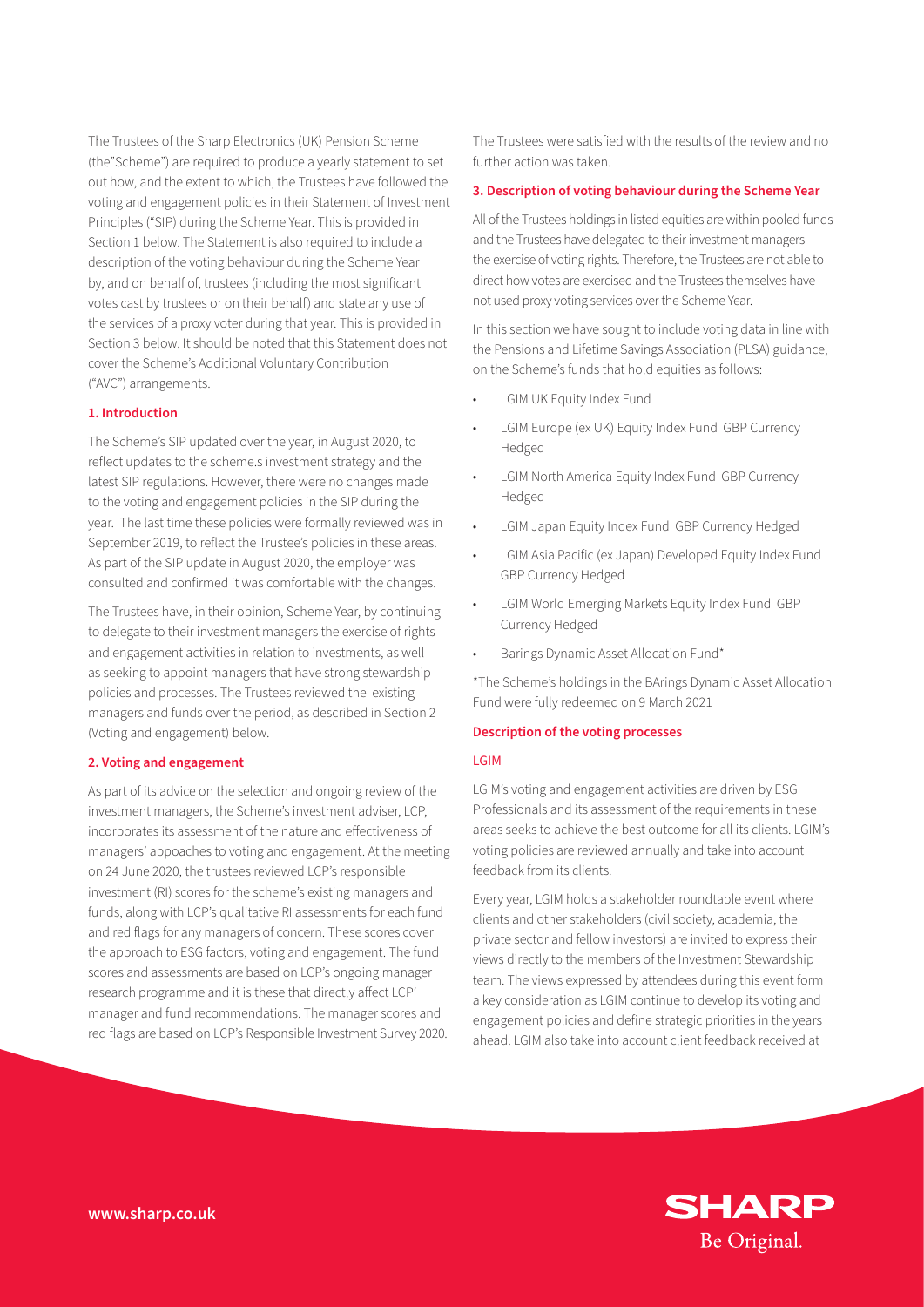regular meetings and/ or ad-hoc comments or enquiries.

All decisions are made by LGIM's Investment Stewardship team and in accordance with its relavent Corporate Governance & Responsible Investment and Conflicts of Interest policy documents, which are reviewed annually. Each member of the team is allocated a specific sector globally so that the voting is undertaken by the same individuals who engage with the relevant company, with the aim of ensuring that its stewardship approach flows smoothly throughout the engagement and voting process and that engagement is fully integrated into the vote decision process, therefore sending consistent messaging to companies.

LGIM's Investment Stewardship team uses ISS's 'ProxyExchange' electronic voting platform to electronically vote clients' shares. All voting decisions are made by LGIM and LGIM do not outsource any part of the strategic decisions. LGIM's use of ISS recommendations is purely to augment its own research and proprietary ESG ssessment tools. The Investment Stewardship team also uses the research reports of Institutional Voting Information Services ("IVIS") to supplement the research reports that LGIM recevies from ISS for UK companies when making specific voting decisions.

To ensure LGIM's proxy provider votes in accordance with its position on ESG, LGIM have put in place a custom voting policy with specific voting instructions. These instructions apply to all markets globally and seek to uphold what LGIM consider are minimum best practice standards which LGIM believe all companies globally should observe, irrespective of local regulation or practice.

LGIM retains the ability in all markets to override any vote decisions, which are based on its custom voting policy. This may happen where engagement with a specific company has provided additional information (for example from direct engagement, or explanation in the annual report) that allows LGIM to apply a qualitative overlay to its voting judgement. LGIM has strict monitoring controls to ensure its votes are fully and effectively executed in accordance with its voting policies by its service provider. This includes a regular manual check of the votes input into the platform, and an electronic alert service to inform LGIM of rejected votes which require further action.

#### **Barings**

Barings do not consult clients before voting unless specifically requested to. policy is to vote in line with its voting provider recommendations unless it is determined not in the clients best interest to do so. Barings generally do not vote when shareblocking applies.

Barings uses ISS for vote recommendations, research and vote processing. Barings is not currently aware of any material conflict of interest that would impair its ability to act as the manager to the Barings Dynamic Asset Allocation Fund.

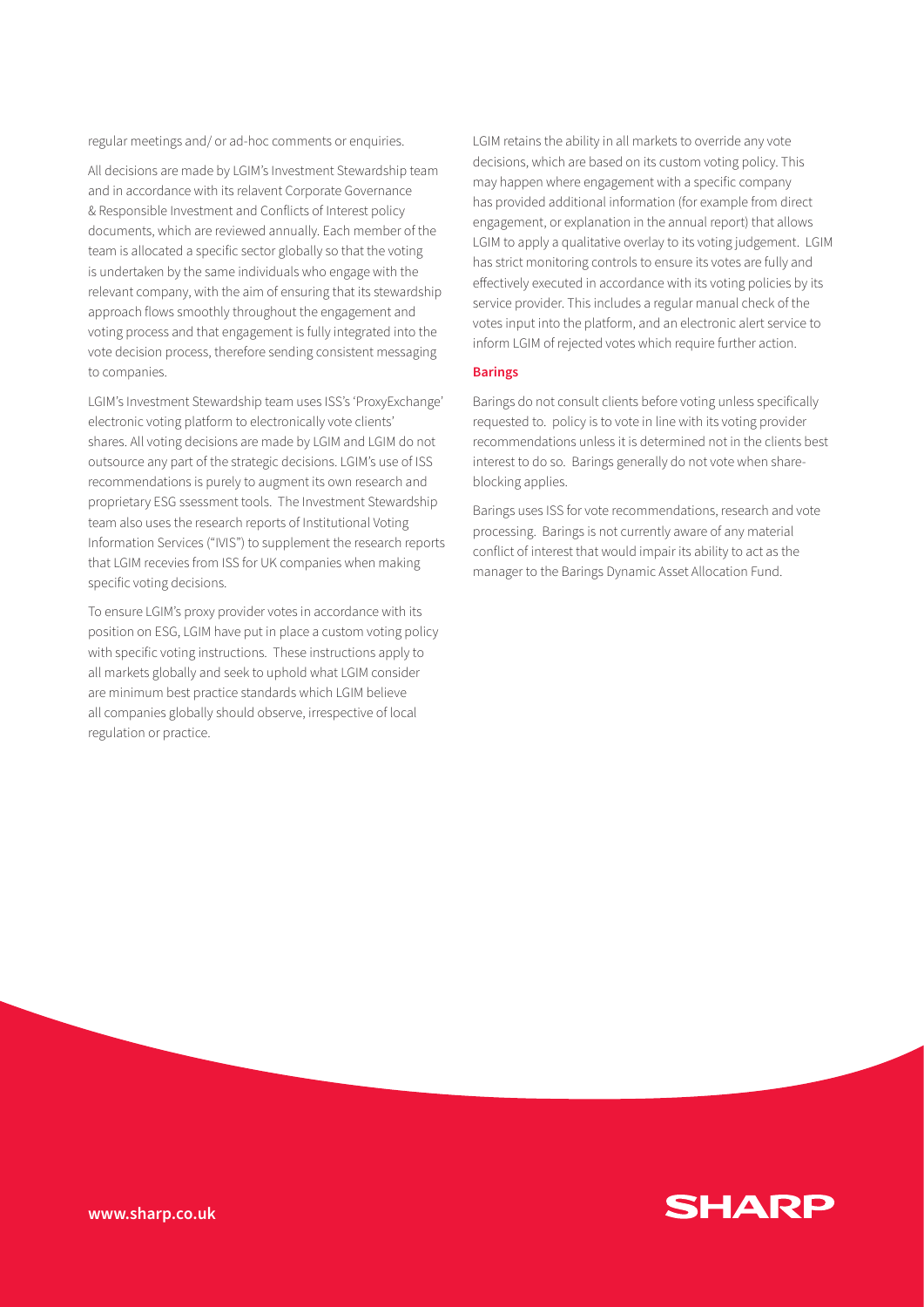|                                                                                                                   | <b>LGIM UK Equit</b><br><b>Index Fund</b> | Currency Hedged<br>UK) Equity Index<br>LGIM Europe (ex<br>Fund GBP | Currency Hedged<br>America Equity<br>Index Fund GBP<br><b>LGIM North</b> | LGIM Japan Equity<br>Currency Hedged<br>Index Fund GBP | (ex Japan)<br>Developed Equity<br>Currency Hedged<br>ndex Fund GBP<br><b>LGIM Asia Pacific</b> | <b>Emerging Markets</b><br>Equity Index Fund<br>GBP Currency<br><b>LGIM World</b><br>Hedged | Barings Dynamic<br><b>Asset Allocation</b><br>Fund |
|-------------------------------------------------------------------------------------------------------------------|-------------------------------------------|--------------------------------------------------------------------|--------------------------------------------------------------------------|--------------------------------------------------------|------------------------------------------------------------------------------------------------|---------------------------------------------------------------------------------------------|----------------------------------------------------|
| Total size of fund at end of<br>reporting period (£m)                                                             | 21,983                                    | 4,914                                                              | 17,354                                                                   | 2,715                                                  | 1,745                                                                                          | 7,673                                                                                       | 654                                                |
| Value of Scheme assets at end of 6.6<br>reporting period (£m)                                                     |                                           | G.G                                                                | 22.4                                                                     | $\overline{2.2}$                                       | $\frac{5}{3}$                                                                                  | 3.0                                                                                         | Ē                                                  |
| vumber of holdings at end of<br>eporting period                                                                   | 598                                       | 461                                                                | 662                                                                      | 505                                                    | 404                                                                                            | 1,882                                                                                       | 80                                                 |
| Number of meetings eligible to<br><b>jote</b>                                                                     | 943                                       | 686                                                                | 794                                                                      | 551                                                    | 534                                                                                            | 3,998                                                                                       | 93                                                 |
| Jumber of resolutions eligible to 12,574<br><b>vote</b>                                                           |                                           | 11,412                                                             | 9,495                                                                    | 6,518                                                  | 3,774                                                                                          | 36,036                                                                                      | <b>588</b>                                         |
| % of resolutions voted                                                                                            | 100.00%                                   | 99.89%                                                             | 100.00%                                                                  | 100.00%                                                | 100.00%                                                                                        | 99.89%                                                                                      | 96.6%                                              |
| of the resolutions on which vote \$2.94%<br>% voted with management                                               |                                           | 84.21%                                                             | 71.79%                                                                   | 86.08%                                                 | 8 %Z2 +                                                                                        | 5.23%                                                                                       | 92.16%                                             |
| Of the resolutions on which voted, 05%<br>% voted against management                                              |                                           | 15.26%                                                             | 28.17%                                                                   | 13.92%2                                                | 5.76%                                                                                          | 13.40%                                                                                      | 7.84%                                              |
| of the resolutions on which voted, 01% 0<br>% abstained from voting                                               |                                           | .53%0                                                              | 04%0                                                                     | 00%0                                                   | .03%                                                                                           | .38%                                                                                        | ž                                                  |
| one vote against management<br>Of the meetings in which the<br>manager voted, % with at least                     | 3.21%4                                    | 35%                                                                | 7.75%                                                                    | 5.85%                                                  | 10.12%5                                                                                        | .07%                                                                                        | 38.88%                                             |
| Of the resolutions on which the 0.80%<br>manager voted, % voted contrary<br>to recommendation of proxy<br>advisor |                                           | 0.40%0                                                             | .32%0                                                                    | .21%0                                                  | 0%07                                                                                           | .02%                                                                                        | 0.94%                                              |
|                                                                                                                   |                                           |                                                                    |                                                                          |                                                        |                                                                                                |                                                                                             |                                                    |

A summary of voting behaviour over the period is provided in the table below. A summary of voting behaviour over the period is provided in the table below.

**Summary of voting behaviour over the Scheme Year**

Summary of voting behaviour over the Scheme Year



**SHARP**